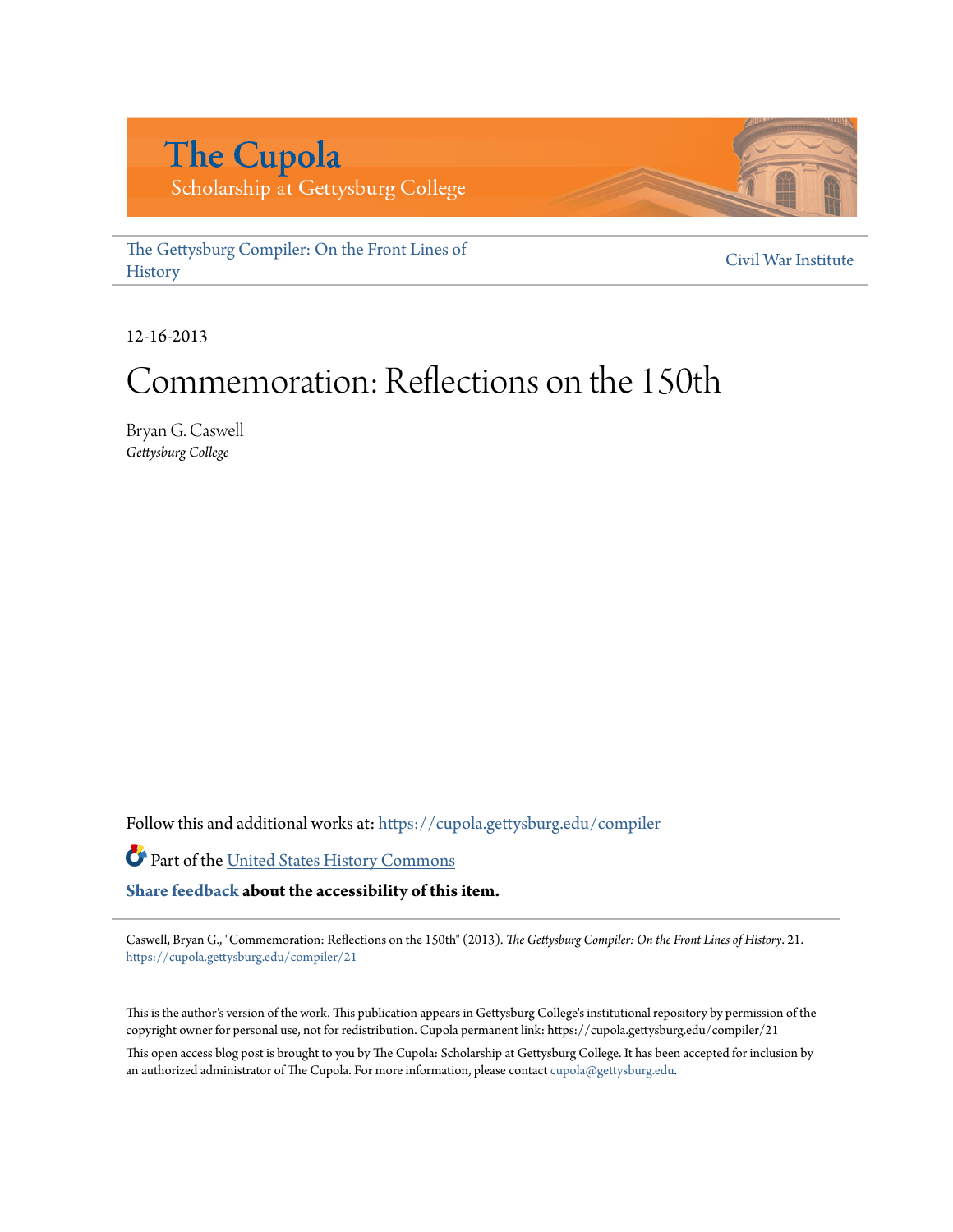### Commemoration: Reflections on the 150th

#### **Abstract**

There is nothing quite like residing in the town of Gettysburg during the years leading up to the sesquicentennial of the great battle fought here in 1863. As a devoted student of that great internecine conflict known as the American Civil War, I had applied to Gettysburg College in 2011 with the full knowledge of what was to come only two short years in the future, and could not have been more excited for it. [*excerpt*]

#### **Keywords**

The Gettysburg Compiler, Civil War, 150th Anniversary, Gettysburg, Civil War Memory, Sesquicentennial

#### **Disciplines**

History | United States History

#### **Comments**

This blog post originally appeared in [The Gettysburg Compiler](http://gettysburgcompiler.com/) and was created by students at Gettysburg College.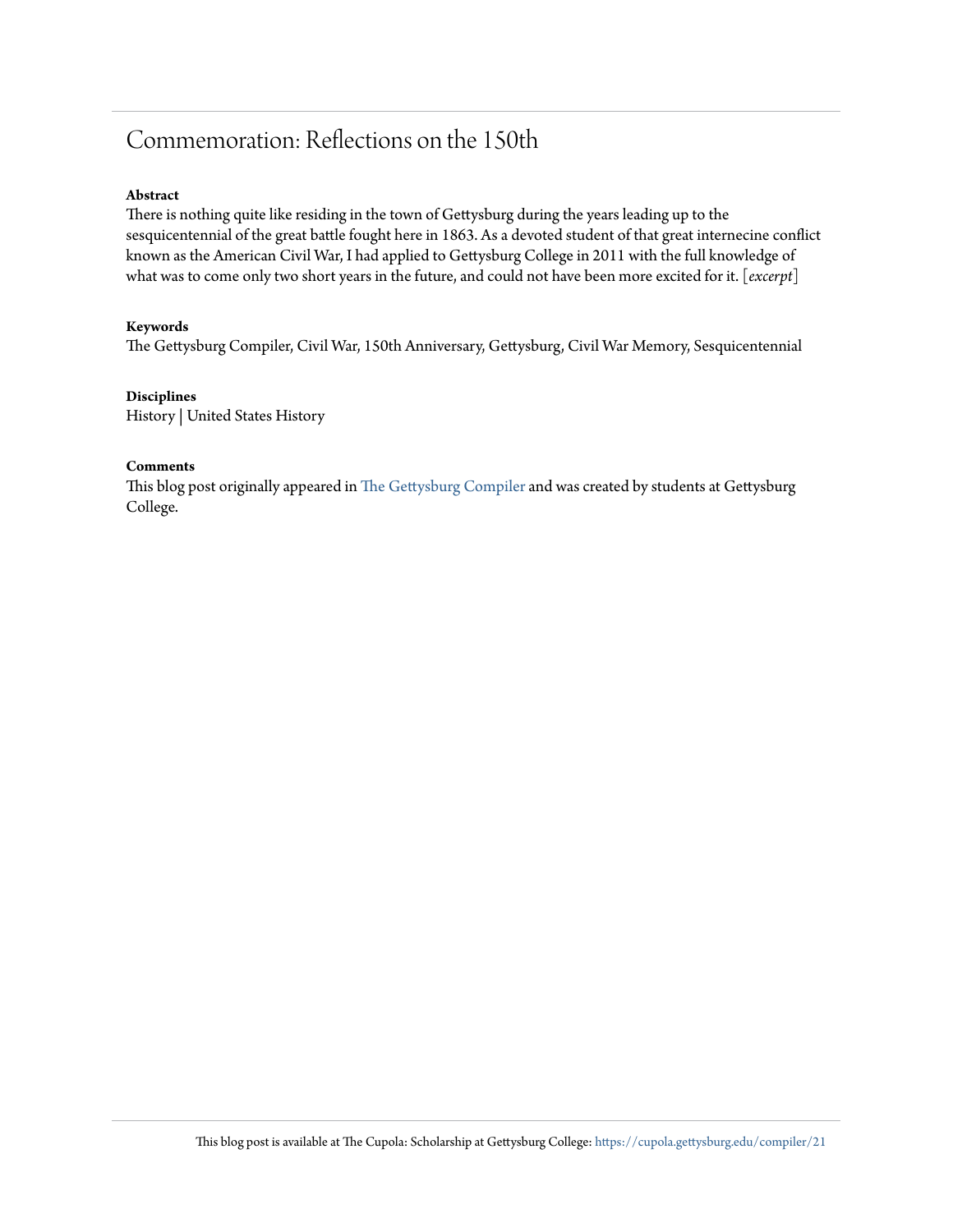### THE GETTYSBURG COMPILER ON THE FRONT LINES OF HISTORY

## Commemoration: Reflections on the 150<sup>th</sup>

#### December 16, 2013

#### By: Bryan Caswell, '15

There is nothing quite like residing in the town of Gettysburg during the years leading up to the sesquicentennial of the great battle fought here in 1863. As a devoted student of that great internecine conflict known as the American Civil War, I had applied to Gettysburg College in 2011 with the full knowledge of what was to come only two short years in the



future, and could not have been more excited for it.

As the 150th drew ever closer, the reality of the commemorative festivities did not fail to disappoint my admittedly lofty expectations. It seemed special lectures were given every other weekend, and speakers of national fame made their way to town to address thrilled crowds of academics, students, and the interested public alike. And then, of course, the culmination of all efforts: those first three days of July, 2013. While I could not

personally observe the anniversary due to my internship at Fredericksburg and Spotsylvania National Military Park, I followed in awe from my quarters in Fredericksburg as hundreds of thousands of visitors made the pilgrimage to Gettysburg and took part in the commemoration. I could not help but wonder at the impulse that drove so many to a small Pennsylvania town in the blistering heat of July.

The justification I could conceive of is directly tied to an event that would occur a little over four months after the battle. The immediate aftermath of the Battle of Gettysburg saw over fifty thousand men from both North and South become casualties, either killed, wounded, or missing. A greater battle has never before or since been fought on the North American continent, nor has a bloodier battle existed in American history. The efforts to bury all those killed in the battle led to the conception of a national cemetery in Gettysburg, and on